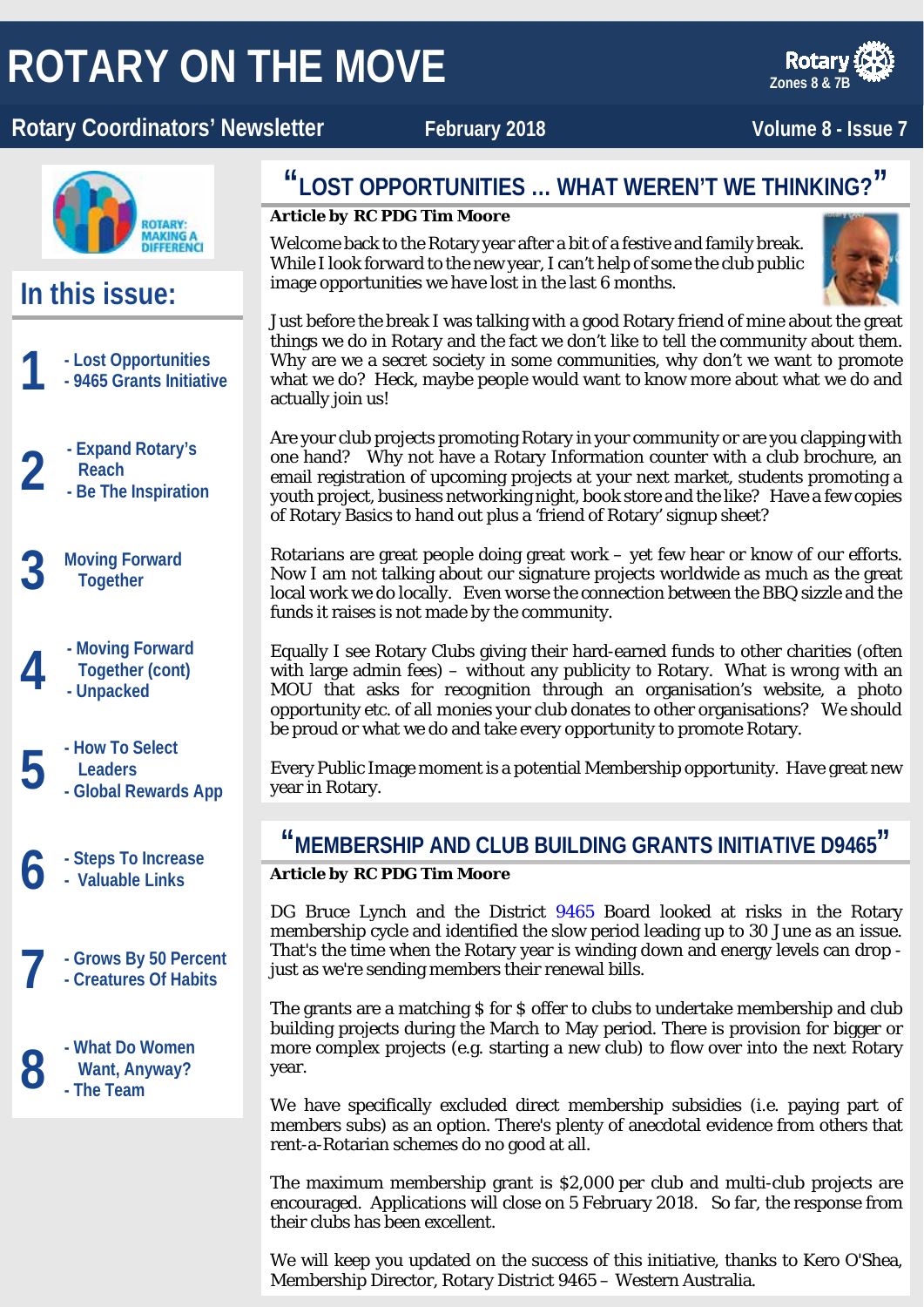## **"USING SATELLITES TO EXPAND ROTARY'S REACH"**

*Article by Julie Aubry, Regional Membership Officer for Zones 7b and 8 (based in Evanston, IL, USA). [Julie.Aubry@rotary.org](mailto:Julie.Aubry@rotary.org) | +1-847-866-4480 [| www.facebook.com/julie.aubry.rotary](http://www.facebook.com/julie.aubry.rotary)*

How do satellite clubs work? A satellite is a club within a Rotary club. Starting with 8 members or more, it's a smart way to help guide provisional club towards chartering as a successful Rotary club. The satellite club meets at a different time and location than the original club, can offer different dues and membership types, and has an entirely different focus than its sponsor club.



Satellites can be a great way to try out a new club style or reach a new demographic of prospective members.

For example, forming a satellite club with current and former Rotaractors could be a great way to mentor people who are already in the Rotary family. By creating a new club that combines the features young adults love about Rotaract with the benefits of a Rotary club, you can help expand Rotary's reach in your community. Below are a few examples of how clubs have implemented satellite clubs in their communities:

- **Riverview Resurgo** was created to exist and promote a more inclusive New Bunskwick and empower future leaders and post photos that show recent events in the community like RYLA Leadership Campo and a curling tournament fundraiser:<http://rotaryresurgo.ca/>
- **Rotary Satellite Club of South Sacramento Evening** provides a detailed description of why their satellite club is an attractive option for members, what they do, the cost to get involved and when and where they meet:<https://portal.clubrunner.ca/9125/Page/satellite-club>
- **Rotary Satellite Club of Naperville New Generations** offers young, diverse, professionals ways to serve their community that meets their time and financial needs: <https://www.facebook.com/RotaryNewGEN>
- **Rotary Satellite Club of Gros Islet South, St. Lucia** is a great example of how to start a new club in a small area and remain respectful of the great legacy of the home club. This satellite increased the number of Rotarians on the island of St Lucia by 20%, showing that even small communities can identify dynamic new members:<http://www.rotarygi.org/Stories/rotary-satellite-club-of-gros-islet-south-saint-lucia>
- **Rotary Satellite Club of Seoul Young Leaders** found an exciting way to attract younger professionals by creating a "convertible membership program" for busy individuals at the age of 36-55 to pay only half of the annual fee and to come only twice a month. Every month there is a formal lunch meeting, one community service event and one informal fellowship night on the town to engage new friends: <https://blog.rotary.org/2017/03/24/meet-my-vibrant-club/>

Interested in learning more about satellites? Check out the [Satellite Club Frequently Asked Questions](https://my.rotary.org/en/document/satellite-club-frequently-asked-questions) for more information.

### **"BE THE INSPIRATION" , 2018-19 RI THEME INCOMING DISTRICT GOVERNORS PREPARED TO BE THE INSPIRATION**

*By Hank Sartin, Rotary editorial staff*

District governors-elect got their first look at the 2018-19 presidential theme Be the Inspiration Sunday at the International Assembly, an annual training event for incoming district leaders.



RI President-elect Barry Rassin (right pic), a member of the [Rotary](http://www.rcen.org/)  [Club of East Nassau,](http://www.rcen.org/) New Providence, Bahamas, urged the audience to build a stronger organization by inspiring a younger generation and by getting the word out to the community at large about the work Rotary does. "I will ask you to inspire with your words and with your deeds: doing what we need to do today, to build a Rotary that will be stronger tomorrow; stronger when we leave it, than it was when we came."

Rotarians must take care of the organization: "We are a membership organization first. And if we want to be able to serve, if we want to succeed in our goals — we have to take care of our members first."

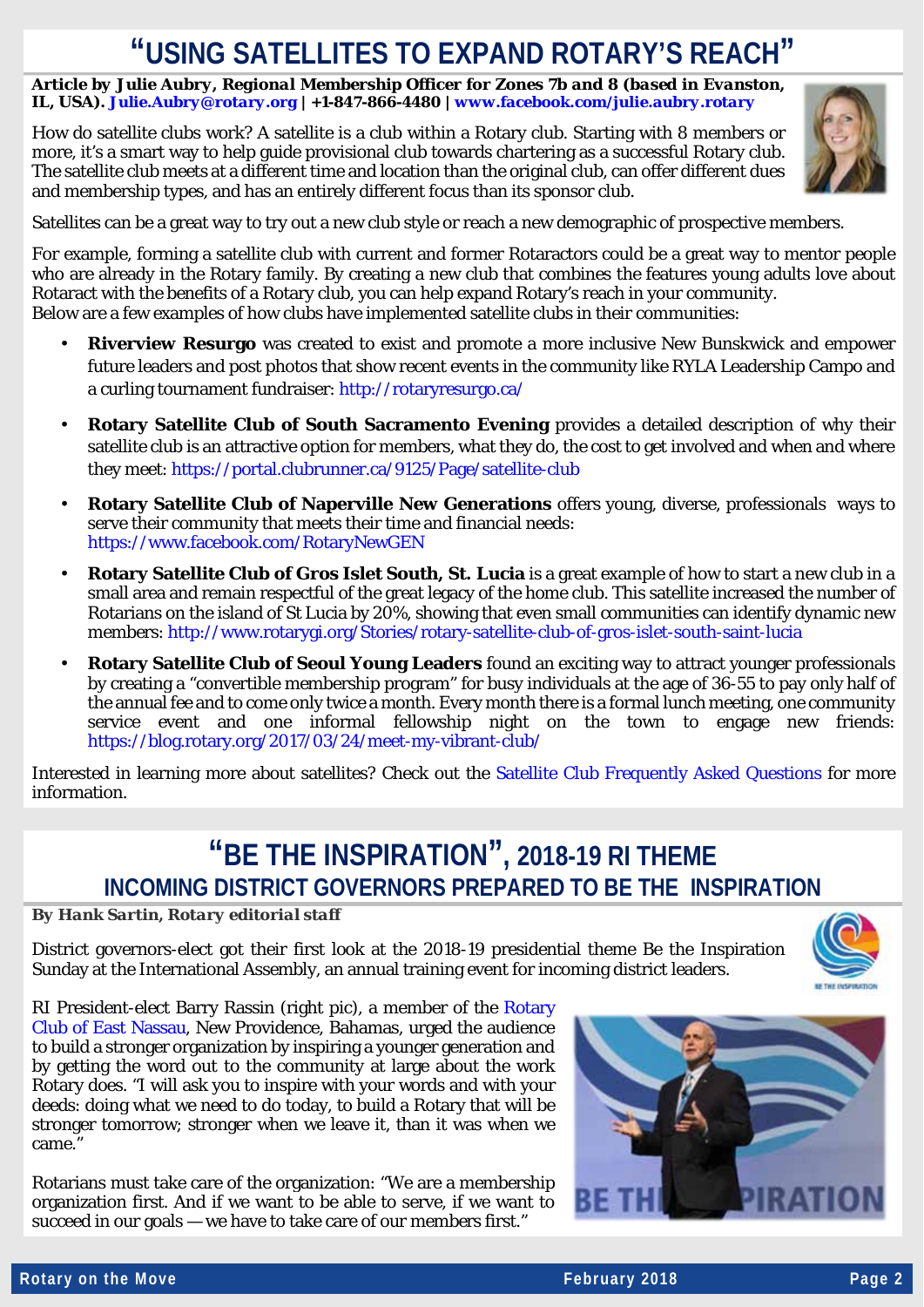### **LARGER ROTARY DISTRICTS – AN EXCITING PLATFORM FOR CHANGE! MOVING FORWARD TOGETHER TO RE-INVIGORATE CLUBS AND MAKE ROTARY FLOURISH FOR ANOTHER 100 YEARS**

*By Noel Trevaskis, RI Director 2016-2018*

#### Dear Fellow Rotarians,

After almost 100 years of successful operation in Australia and New Zealand, Rotary finds itself at a very significant cross road. With a declining membership over the last ten years, Australia has lost 4,314 members (13%) and New Zealand has lost 1,967 (19%) plus an ageing membership demographic, the continued existence of Rotary as we know it is under considerable threat.



Do we remain doing what we are currently doing and find we no longer exist in 20 years OR do we acknowledge we have a problem and accept the challenge to work together to address the issues and make the changes necessary to take Rotary forward for another hundred years? It is both a challenging and an exciting time for Rotary in this part of the world.

There is an urgent need for change both at the Club and the District levels. Clubs need to find new ways of attracting and retaining members and Districts need to focus their efforts on providing the best possible support mechanisms to Clubs in their crucial endeavour to grow and strengthen Rotary. Larger and better resourced Districts are seen as a significant way of providing this support to Clubs.

In recent weeks I have had the pleasure of working with a 'Task Force' of dedicated Rotarians from all levels of service to discuss urgent planning and action required to reverse the serious downward trend in membership across all 27 Districts in Zone 7B and 8 – and discuss how we can all move forward with confidence that Rotary will flourish for another 100 years.

The task force included grass roots Rotarians, club presidents, Governors Nominee, Governors Elect, Past Governors and RI staff – male and female and of a variety of ages.

I am delighted to report a wonderful spirit and commitment during the two days and there was general agreement that I now had to share the same positive message with you all – as we move forward together.

Be very certain that this message is NOT just about re-Districting. Re-Districting is only one of the suite of changes needed to revitalise Rotary 'down under'.

We all agreed that ONLY Rotary Clubs can turn around the current alarming membership challenge confronting Rotary in the western world. However, for this to happen, the administration of Rotary at District level has to change dramatically to provide Clubs with the support they need to address this challenge.

The meeting acknowledged that the age of 'Larger Districts' has arrived – and that these larger, more resourced and more support focused Districts will start to happen from 1st July 2020.

Planning is already well advanced for the merger of Districts 9700 and 9710 in central west and southern NSW along with Districts 9500 and 9520 in South Australia. Senior leaders are considering various options in WA, Victoria and northern Australia, along with southern Queensland and northern NSW.

Similar discussions are taking place in New Zealand where a meeting is planned for early March to discuss re-Districting options in that country.

The Task Force concluded that new **LARGER DISTRICTS provide a great opportunity** for:

- Developing a flatter, more streamlined District administration with access to a greater number of resources to better support clubs, including the possibility of having a paid administrator/CEO to lead the business team and enable cost efficiencies;
- Decluttering the role of the District Governor and increase focus more on strategic leadership thereby enabling the possibility of attracting working/younger Rotarians taking up the Governor role;
- Strengthening the role of the Assistant Governor by giving them the training and resources to provide direct support to clubs and turning them into Area Governors with a maximum of 15 clubs each;

*Continued on next page …*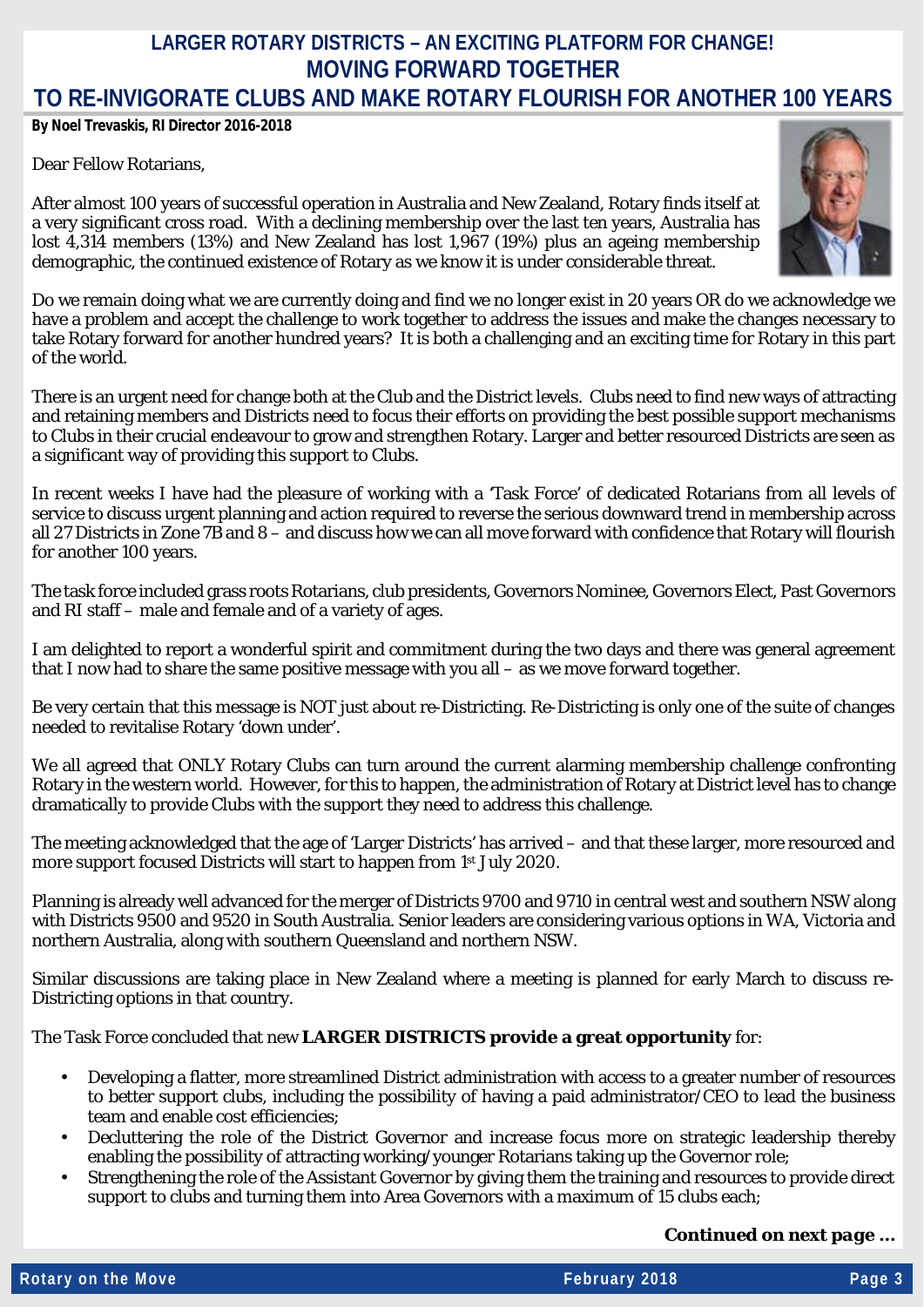#### *… continued from previous page*

- Making better use of technology for more regular communication within the District and between Clubs and the provision of a wider range of training and support activities;
- Utilising economies of scale to employ professional facilitators/resources to help Clubs;
- Dissemination of a clearer 'national and state voice' for Rotary and improve the public image of Rotary;
- Attracting national corporate sponsorship and the possibility to employ a national fund raiser to support and fund the business model

The Task Force was adamant that such sweeping District changes must not only encourage but also support genuine change within Rotary clubs; it also acknowledged that changes may generate **increasing levels of anxiety within Clubs**, which is an understandable reaction as things held in high regard for years start to change.

However, the important thing to remember as we strive to continue as a vibrant, community focused service organisation, is that **some things must never change**; these include our Objects, Values and Ethics (4 Way Test), as well as our desire to serve others and to enjoy fellowship.

Consequently, for Club leaders to affect meaningful change within their Clubs they will need to appreciate and accept that Rotary has a problem that needs to be addressed and in so doing, they have an **exciting opportunity** to:

- Play an active role in changing Rotary to enable it to flourish for at least another hundred years;
- Re-invigorate their Club with targeted and customised support from the District so they promote and market Rotary in a variety of new ways to attract and retain members;
- Enhance and strengthen community and vocational service;
- Promote the new flexibility in Rotary and utilise the new resources available;
- Work together with other Clubs in different ways or networks that retain individuality and treasured elements but capitalise on the advantages of a larger cohort of members;
- Establish strategic partnerships with local entities and organisations.

The Task Force also considered how Districts and Clubs could work together to:

- Make Rotary membership more physically and financially accessible by developing innovative ways of engagement for a wider variety of cultural and special interest groups;
- Turn the focus from fundraising to service and provide Rotarians with more hands-on ways to serve. I leave you with the new RI Vision Statement … *"Together we see a world where people unite and take action to create lasting change - across the globe, in our communities, and in ourselves"*

### **"RUTHERFORD TELARAH UNPACKED"**

*Article by Michael Perriman, Club President 2017-18*

While many of us enjoy Rotary's customs they are not to everyone's tastes. That's younger people, generally. [Rutherford Telarah Rotary Club](http://www.rutherfordtelarahrotary.org.au/) (District [9670\)](http://www.rotary9670.org.au/) knew it would need try something a little different.



With the brainstorming of a few members they took this idea to the streets and included a few hotels, Facebook was the marketing tool. Unpacked has risen to the challenge. The name reflects what this new brand of Rotary can offer younger people, with a little flexibility.

These seven members, who were inducted in November at the Old Vic, East Maitland, have taken the best bits out of the Rotary box and adapted it to suit themselves. Meetings are casual, with food being optional, while they excitedly get on with planning fundraising events.

*Pic on the right: Past RI Vice President Jennifer Jones (front left)posing with the newly inducted members at a meeting at the 'Old Victoria', where the members sometimes meet.*

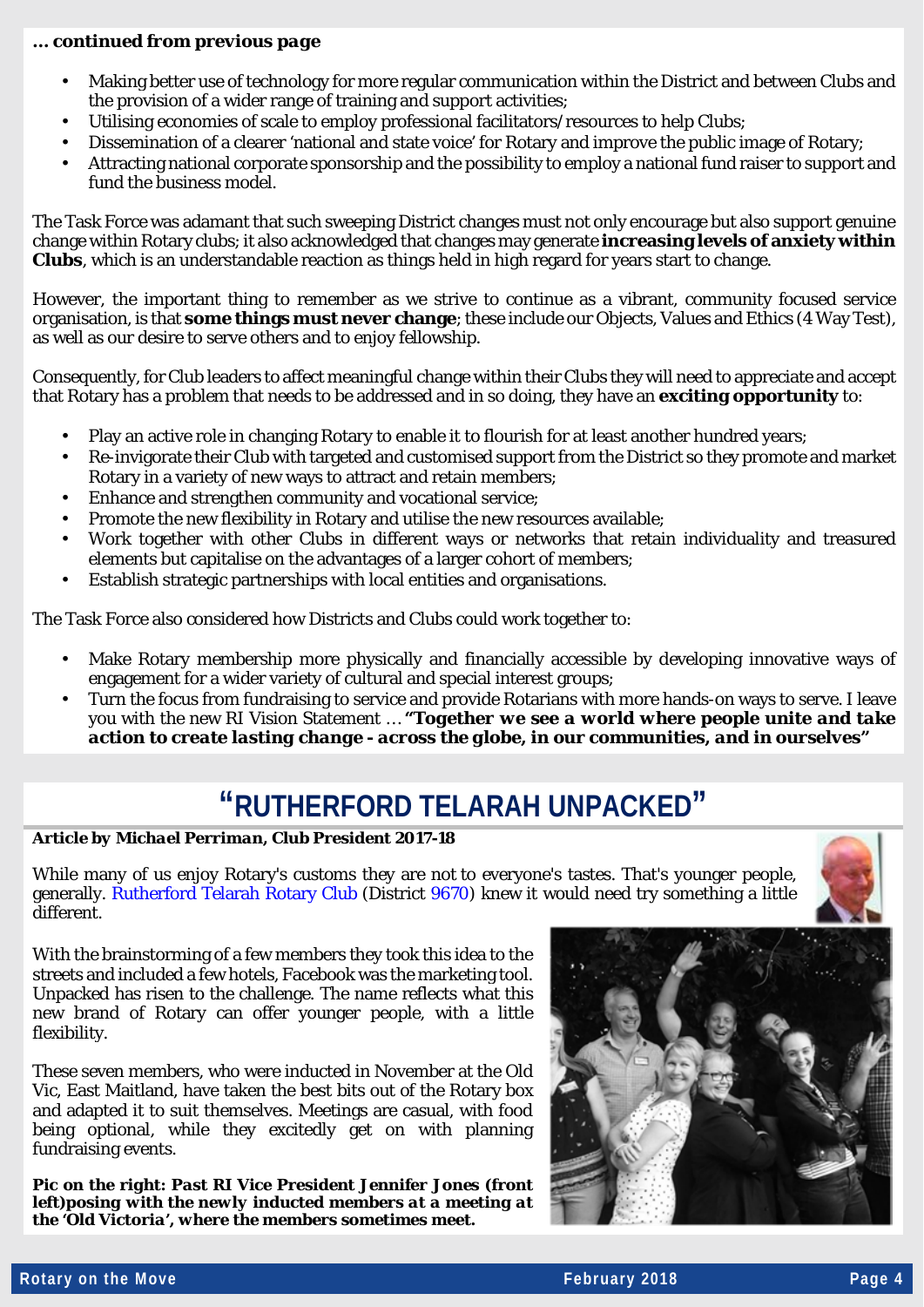### **"LAST MAN STANDING OR RIGHT PERSON FOR THE JOB; HOW DO WE SELECT OUR LEADERS IN ROTARY?"**

#### *An opinion piece by PDG 2014-15 Ian Scott[, D9685,](http://rotarydistrict9685.org.au/) [Central Blue Mountains Rotary](http://centralbluerotary.org/) Club*

It is often said of some leaders that they were the right person at the right time; you can probably think of examples. If that is true, how do we find the right leaders in Rotary at the right time – and how do we define the "right time" anyway? I believe that the right time is defined by the strategies we adopt to address our important priorities. And the right person for the job is the person with the skills to carry those strategies forward.



The global management consulting firm McKinsey are thought leaders on management and leadership issues who widely publish their research findings. Among those findings is the link between leaders and strategy execution, noting that "When it comes time to implement a strategy, many companies find themselves stymied at the point of execution".**<sup>1</sup>** While there exist many potential causal factors that smart organisations keep an eye on, such as the wrong capabilities, assets and execution, fewer recognised the leadership capacity required for their strategy. For example, companies that scored high in the appropriate leadership competencies did better at implementing growth strategies than those that scored lower in those competencies. One conclusion from that study was that to be successful, companies must align leaders' roles and skills with the companies' growth strategies.**<sup>2</sup>**

It follows that it is a powerful advantage for organisations when the leader has a passion and style that matches the strategic priorities of the organisation. Perhaps hard to do unless the priorities are fairly constant or you have a program of continuous leadership development. Easier to consider when an organisation changes leaders every year like we do in Rotary!

We are in a position to seek leaders who have the capacity to implement the predominant strategic priorities – or even themes – for the year. Examples might be;

- A focus on public image to build awareness in the community PR and marketing skills
- Strengthening networks in the local community collaborative and people skills
- Membership retention affable, empathetic and other people skills
- Introducing a new club format innovative, courageous and change management skills
- Recruit and retain younger members inclusive, flexible and energetic (and dare I add, young)

There will be other characteristics, skills and capabilities needed of course, as strategy will likely have multiple dimensions. These can be traits of the nominated leader, or better yet, of the leadership team so we do not burden one person with all responsibilities.

I have not really addressed the "last man standing"**<sup>3</sup>** approach that bedevils Rotary on a few levels. What I can say is, the task of finding successors will become easier if we do have the right leaders in place and doing a good job, as their success will encourage others. If we choose poor leaders or those without the needed skills, "…a persistent leadership gap will be responsible for an inexorable decline in the number and quality of leaders".**<sup>4</sup>**

We have the opportunity in changing our leadership every year, to select those who have the passion, skills and capabilities to carry out our strategic priorities.

If we include those criteria in the recruitment and selection of our leaders, I believe we will build a stronger Rotary, capable of making a difference through our service.**<sup>5</sup>**

With apologies to McKinsey, perhaps we should let strategy be the starting point of leadership.

*1 [www.mckinsey.com/global-themes/leadership/leadership-as-the-startingpoint-of-strategy](http://www.mckinsey.com/global-themes/leadership/leadership-as-the-startingpoint-of-strategy)*

*[2 www.mckinsey.com/global-themes/leadership/do-you-have-the-right-leadersfor-your-growth-strategies](http://www.mckinsey.com/global-themes/leadership/do-you-have-the-right-leadersfor-your-growth-strategies)*

*3 Gender specific language intended.*

*4 op cit; Leadership as the starting point of strategy.*

*5 Ian Riseley, President Rotary International 2017-2018.*

### **"THE NEW ROTARY GLOBAL REWARDS APP IS HERE"**



Now, wherever you go, you can find discounts and special offers by using the new Rotary Global Rewards app. It lets you:

- Get discounts on products and services
- Find offers that give a percentage of your purchase to Rotary
- Post your own offers for members of the Rotary family
- Search for offers by name or keyword

Download the app: [Apple App Store®](http://rotary.msgfocus.com/c/11fB9uZiZV2wKawX36gOpby7gOB) or [Google Play™](http://rotary.msgfocus.com/c/11fB9CM1EKd1HBAvcfOSVAkpBJO)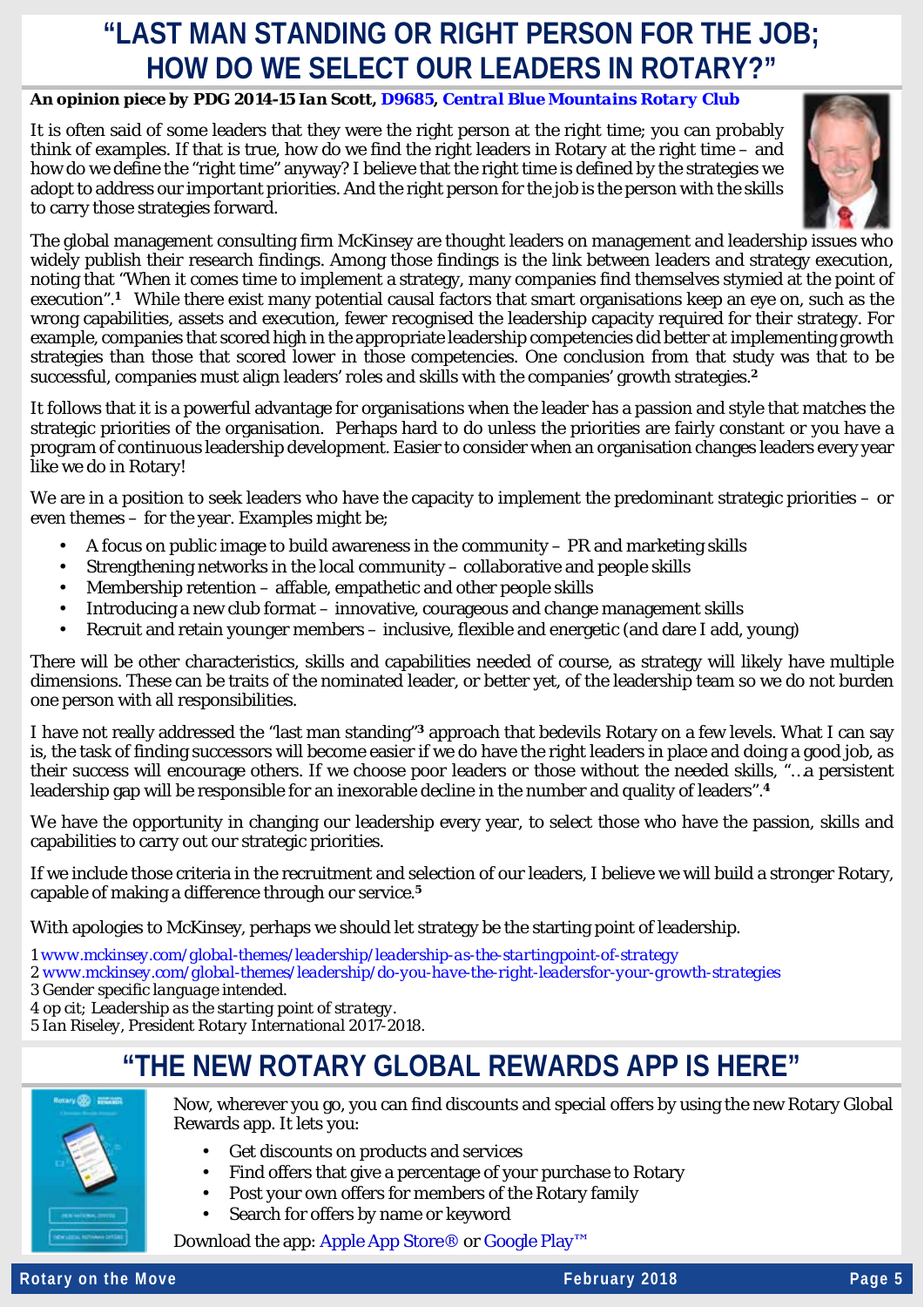## **"7 STEPS TO INCREASE YOUR CLUB'S FACEBOOK PRESENCE"**

#### *Article by Melissa Ward, published in Rotary Leader, Nov 2017*

Melissa Ward is a past district governor and chair of the Rotarians on Social Networks Fellowship. She is a member of the [Rotary Club of Twin Bridges](http://www.twinbridgesrotary.com/) (Southern Saratoga County), New York, USA, and has served as assistant public image coordinator for Zones 28 and 29. She attends a variety of regional Rotary events as a speaker and trainer. For this issue, Ward offers seven tips for increasing your Facebook presence.



A Facebook page gives your club a voice on Facebook. With so much "noise" on social media, you can take several steps to raise your club's page above the distractions.

**1 Make good use of visuals**. Your cover photo is prime real estate. Use a photo that really speaks to your club's mission. Post fun, active photos.

**2 Post regularly**. Share your club's next program or a photo of a project, or create an event for your next fundraiser. For example, post your speaker every Monday. Share a photo every Wednesday. Share an article from Rotary.org every Friday.

**3 Encourage club members to like and share posts from your Facebook page**. This is where the magic of social media kicks in. When members share your posts on their personal Facebook page, their connections can see the posts, like them, and increase the club's exposure exponentially. This is key to keeping your club's posts in the news feed.

**4 Make your Facebook page a source for donations.** If your club has non-profit status and you complete Facebook's application process (see Facebook's rules), you may be able to collect donations through your page. Once your page has been submitted and approved for verification by Facebook and you've provided the necessary bank account information, people who like your page can run fundraising campaigns on your organization's behalf. Note: This applies only to U.S.-based clubs that are or have a foundation that is a registered  $501(c)(3)$ .

**5 Tag other businesses and organizations you work with**. Place the "@" sign in front of the business name, and its Facebook page should appear. Select it, and it will be tagged in the post. That sends a notice to that business, and gives it the opportunity to share your post on its page. Now you have even more exposure.

**6 Have more than one page admin**. Our club page has three admins. Each of us is responsible for different aspects of the page. This prevents

the page from being forgotten or getting lost.

**7 Use milestones**. Add a milestone for your charter date, for each president, for major events or awards. Milestones increase engagement and give you a timeline of your club's history.

Learn more by joining and taking part in the [Using Social Media in Rotary Clubs discussion group](https://my.rotary.org/en/exchange-ideas/groups/using-social-media-rotary-clubs) on My Rotary.

### **"VALUABLE LINKS"**

#### *Information supplied by RC PDG Tim Moore*

Thanks to Kero O'Shea, Membership Chair District [9465](http://www.rotary9465.org.au/) in Western Australia for these great links to his hosted webinars and those of others that any membership conscious Rotarian would value!

Any questions? Please contac[t membership@rotary9465.org.au](mailto:membership@rotary9465.org.au)

- *Yass Recruitment Campaign (Judy Ford) [explanatory video](https://www.facebook.com/RotaryMembershipVoice/videos/341444446266264/) and [supporting docs.](https://www.yassrotary.org/membership-recruitment)*
- *Business Networking Event (John Stockbridge) [guidelines](https://clubrunner.blob.core.windows.net/00000050113/en-ca/files/sitepage/membership/business-networking-event-guidelines/Business-Networking-Guidelines.pdf) and [video of core presentation.](https://www.facebook.com/RotaryMembershipVoice/videos/341430899600952/)*
- *Modernisation - [RC Seaford model](https://youtu.be/odYFlY-n5zI) (Mark Huddleston)*
- *Modernisation - [Rotary of Elizabeth Quay model](https://www.facebook.com/RotaryMembershipVoice/videos/341180726292636/) (James McLeod)*  $\overline{a}$
- *[Engaging Rotaractors for Rotary Membership](https://www.facebook.com/RotaryMembershipVoice/videos/341195116291197/) (Alex Scott)* ÷.
- *[Engaging Modern Volunteers](https://www.facebook.com/RotaryMembershipVoice/videos/379317499145625/) (PDG Jessie Harman)*
- *Modernisation – [Port of Brisbane reinvention model](https://vimeo.com/145105762) (PDG Des Lawson)*
- *[Using Technology to Strengthen Rotary: Online Meetings](https://www.facebook.com/RotaryMembershipVoice/videos/309352252808817/) (Kero O'Shea)*
- *[Using LinkedIn to Connect with Potential Members](https://www.facebook.com/RotaryMembershipVoice/videos/vl.2006202636278111/341204476290261/) (Kate McKenzie)*
- *[Networking to Build a Stronger Club](https://www.facebook.com/RotaryMembershipVoice/videos/279180585825984/) (Ron Gibson)*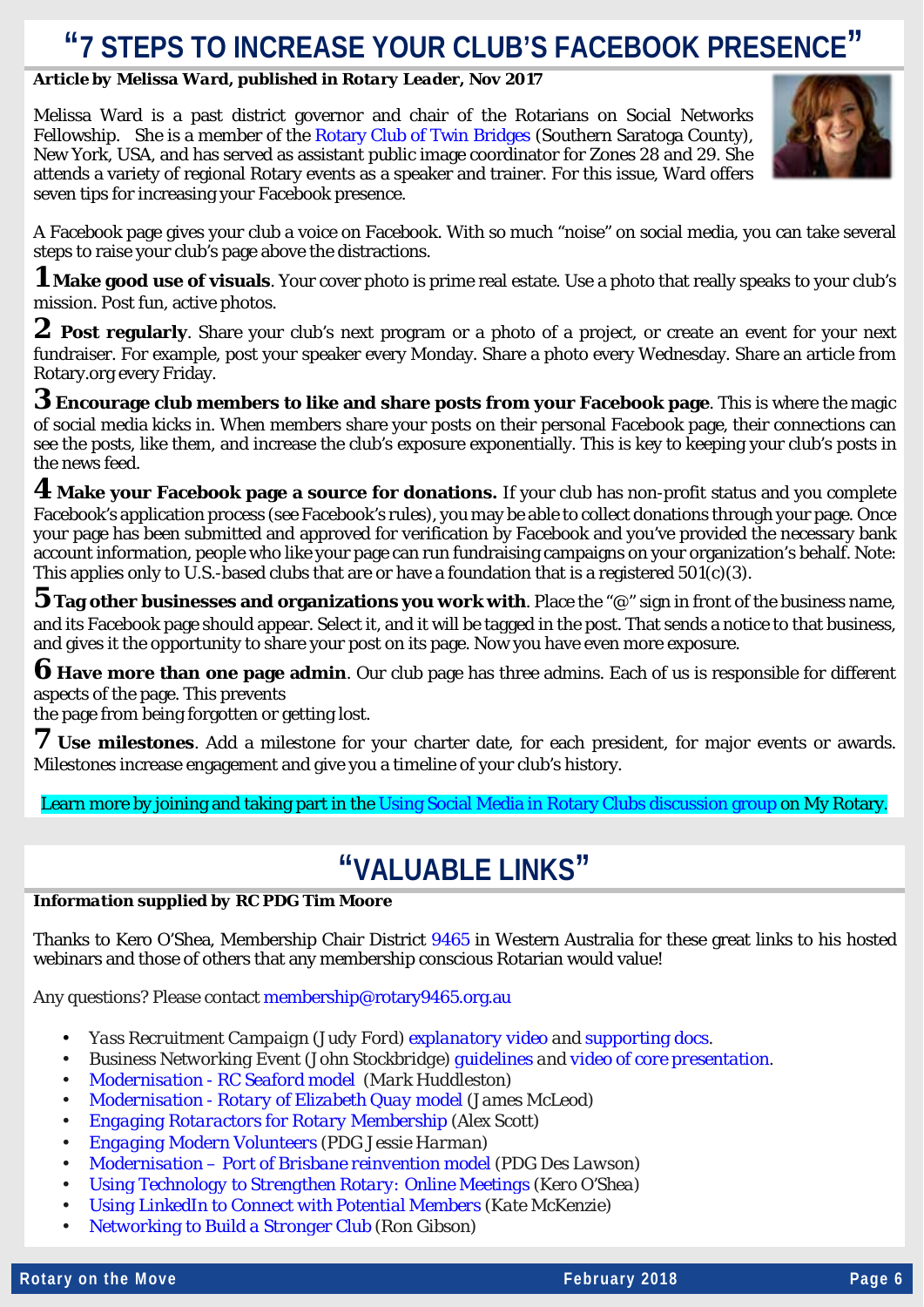### **"SMALL CLUB GROWS BY 50 PERCENT"**

#### *By President Lynn Duffy-O'Shea, Brookfields Rotary Club Article from Beyond Borders, the Newsletter of Zones 24 & 32, November 2017*

The [Rotary Club of the Brookfields](http://rotarybrookfields.webs.com/) is a small club located in a rural area of Massachusetts. Last spring, we had 10 members. Today we have 15 members and expect to add several more by year's end.



Most of our members were 70 and older. We knew it was more than urgent to get new members. We needed more capable people to continue all the projects we do in the communities we serve.

We focused on our membership efforts by making ourselves more visible in our communities. We got involved in as many public image events as we could! We used Tri-fold boards to visually show the many different things we do and did our best to engage in conversation about Rotary with people who noticed us. We would then ex-tend an invitation for them to come and visit our club while enjoying a meal on us.

We also asked for their email address and added them to our Rotary Bulletin. This way they continually get our information and updates on fundraisers, meetings/ events, and social events. By keeping them in the loop, our hope is that the interested individuals will be more likely to respond and want to become more involved with our club.

Our club has discussed what keeps people in our communities from joining Rotary. The big two, as elsewhere, are Cost and Time. Our club now offers not only the traditional membership but also Corporate membership and Family membership as well as Rota-ry Volunteers. We still keep "attendance," but now we include all events and fundraisers, as well as Rotary work done outside of a meeting, as a "makeup."

Our younger Baby Boomer retirees tend to be "doers." They are full of action and want to see results. They also expect really good speakers. They are not interested in coming to the meeting each week for a chance to eat out, write a check and go home. So, we partnered with a non-profit that helps children in our communities: We help out in the warehouse organizing and checking food to be pack-aged for delivery to the schools in our towns. We also hold fundraisers to raise money to help our Angels and Back-pack food program as well as all of our other Projects.

Our hands-on community service projects include four Senior Spaghetti dinners, three Pancake breakfasts, handing out Dictionaries/Thesaurus to the 3rd graders in our seven towns and participating in the town holiday celebration.

It was relatively easy to get prospective members to buy into what our club does, but membership growth doesn't stop there! Our next focus was to educate our new members on Rotary — and so we asked key district speakers come to speak. They have addressed topics including The Rotary Foundation, Grants, International Projects and Youth Exchange. We feel this makes our new members empowered to participate. Inviting new members to attend district events is also very important — it really gives newbies the knowledge and confidence to become future club and district leaders.

Our final focus is on fun!! Our club plans many fun family oriented events throughout the year. This is our recipe for growth and it's really working for us!

### **"CREATURES OF HABITS"**

#### *Information supplied by RC PDG Tim Moore*

Looking for new ways to redevelop your club, attract younger members and stay relevant to your community? Former District 9520 Membership Chair [Mark](https://www.facebook.com/search/top/?q=Mark+Huddleston&init=public)  [Huddleston](https://www.facebook.com/search/top/?q=Mark+Huddleston&init=public) has written a new book that will address those things and much more. The book will be released early in 2018.

*"New members are out there just waiting to join the right version of Rotary", says Mark.* For a limited time, you can save 20% on the RRP of \$24.90. <http://www.sfzpublishing.net/>



#### **SHARE YOUR CLUB OR DISTRICT SERVICE PROJECT AND MEMBERSHIP BEST PRACTICES.**

We would like to hear from Clubs or Districts telling us what they have done. Please include a summary, contact details, a couple of captioned photos, and email to **[Issa Shalhoub](mailto:shalhoubissa@shoal.net.au)**, this Newsletter's editor*.* We also would like readers to share their experiences and stories on Best Practices in their Clubs and what has worked for their Clubs in gaining new members and also what has helped in keeping members.